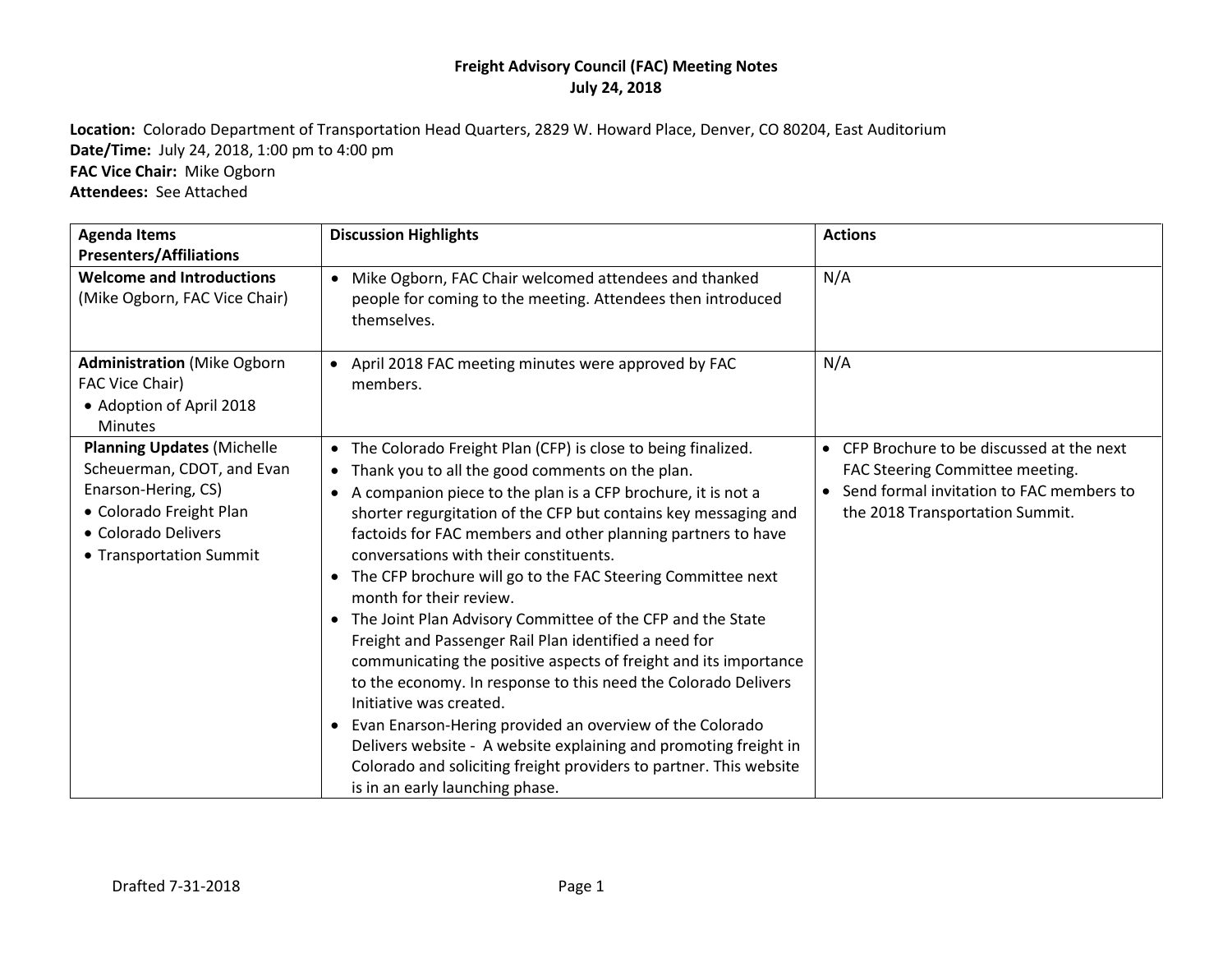| <b>Agenda Items</b>                                                                                                                                                         | <b>Discussion Highlights</b>                                                                                                                                                                                                                                                                                                                                                                                                                                                                                                                                                                                                                                                                                                                                                                                                                                                                                                                                                                                                                                                                                                                                                        | <b>Actions</b>                                                                                                                        |
|-----------------------------------------------------------------------------------------------------------------------------------------------------------------------------|-------------------------------------------------------------------------------------------------------------------------------------------------------------------------------------------------------------------------------------------------------------------------------------------------------------------------------------------------------------------------------------------------------------------------------------------------------------------------------------------------------------------------------------------------------------------------------------------------------------------------------------------------------------------------------------------------------------------------------------------------------------------------------------------------------------------------------------------------------------------------------------------------------------------------------------------------------------------------------------------------------------------------------------------------------------------------------------------------------------------------------------------------------------------------------------|---------------------------------------------------------------------------------------------------------------------------------------|
| <b>Presenters/Affiliations</b>                                                                                                                                              |                                                                                                                                                                                                                                                                                                                                                                                                                                                                                                                                                                                                                                                                                                                                                                                                                                                                                                                                                                                                                                                                                                                                                                                     |                                                                                                                                       |
|                                                                                                                                                                             | • Colorado Delivers to freight is similar to the Colorado Proud for<br>produce.<br>• Tom Lorz of the CDOT Office of Policy and Government Relations<br>provided an overview of the agenda of the September 28, 2018<br>Colorado Transportation Summit at the Hyatt Regency-Denver<br>Convention Center. The largest event of its kind. It is anticipated<br>that Governor Hickenlooper will attend. Don Butler, Executive<br>Director, Connected Vehicle Program and Product, Ford Mobility<br>is the key note speaker.<br>• A one-pager providing information on the summit was<br>distributed.<br>• The key theme of the summit is the power of partnerships.                                                                                                                                                                                                                                                                                                                                                                                                                                                                                                                     |                                                                                                                                       |
| <b>National Highway Freight</b><br>Program (Jason Wallis)<br>• Project Updates<br>• FY 18 Project Selection<br>O Request: Letter of Support<br>• FY 19-20 Project Selection | • An overview of the project list for National Freight Highway<br>Program Projects for FY 18 was described and a hard copy of the<br>color coded project list was distributed to FAC members.<br>• FY 19-20 will also undergo a MODA tool process and evaluation to<br>begin this fall. CDOT Regions are being requested to submit their<br>proposed projects - hope to get projects listed early.<br>• FY 18 projects underwent a MODA evaluation process with the<br>help of CDOT Region Planners. This was the first time the<br>Multiple Objective Decision Analysis (MODA) tool was used at<br>CDOT and the process was not perfect; however, with each use<br>the process and tool will evolve and improve as more lessons<br>learned and experience are gained.<br>• Projects were considered for their readiness to go to construction.<br>• The MODA tool uses both quantifiable and qualitative criteria to<br>rate and rank projects.<br>• The project list highlighted the projects as green, yellow and red<br>to show their relative level of value with green for high, yellow for<br>medium, and red for low. Red projects noted no clear connection<br>to freight. | • FAC approved the project list for NHFP<br>projects for FY 18 and submitting a FAC<br>letter of support of the project list to FHWA. |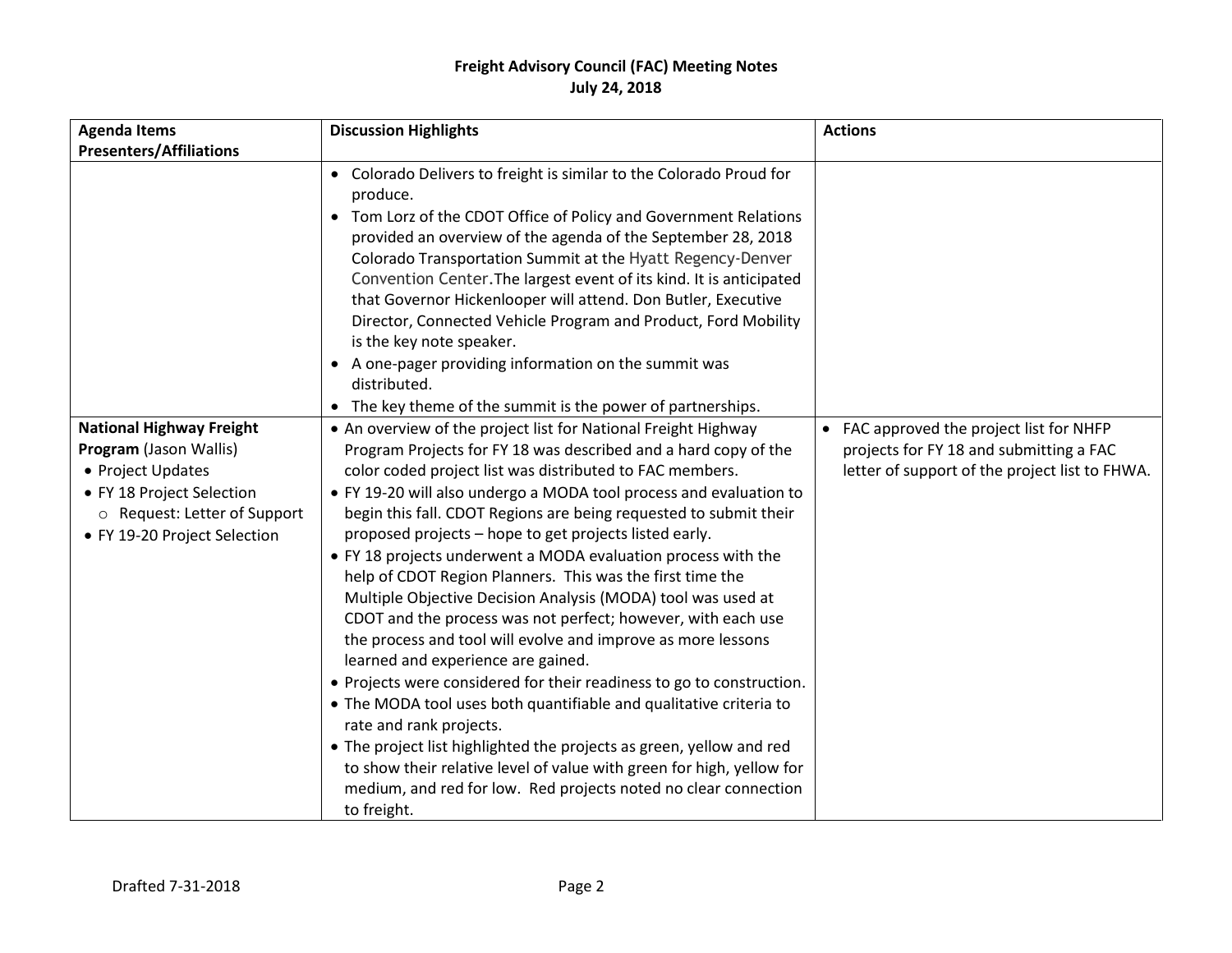| <b>Agenda Items</b>                                                | <b>Discussion Highlights</b>                                                                                                                                                                                                                                                                                                                                                                                                                                                                                                                                                                                                                                                                                                                                                                                                                                                                                                                                                                                                                                                                                                                                                                                                                                                                                                                                                                                                                                                                                                                                                              | <b>Actions</b>                                                                                                                                                                                                                                          |
|--------------------------------------------------------------------|-------------------------------------------------------------------------------------------------------------------------------------------------------------------------------------------------------------------------------------------------------------------------------------------------------------------------------------------------------------------------------------------------------------------------------------------------------------------------------------------------------------------------------------------------------------------------------------------------------------------------------------------------------------------------------------------------------------------------------------------------------------------------------------------------------------------------------------------------------------------------------------------------------------------------------------------------------------------------------------------------------------------------------------------------------------------------------------------------------------------------------------------------------------------------------------------------------------------------------------------------------------------------------------------------------------------------------------------------------------------------------------------------------------------------------------------------------------------------------------------------------------------------------------------------------------------------------------------|---------------------------------------------------------------------------------------------------------------------------------------------------------------------------------------------------------------------------------------------------------|
| <b>Presenters/Affiliations</b>                                     |                                                                                                                                                                                                                                                                                                                                                                                                                                                                                                                                                                                                                                                                                                                                                                                                                                                                                                                                                                                                                                                                                                                                                                                                                                                                                                                                                                                                                                                                                                                                                                                           |                                                                                                                                                                                                                                                         |
|                                                                    | • The MODA tool and process does not select projects, but assigns a<br>project ranking that decision-makers can use to select and<br>prioritize projects. It informs decision making.<br>• Today the FAC is being requested to approve submitting this<br>project list to FHWA with a FAC letter of support.                                                                                                                                                                                                                                                                                                                                                                                                                                                                                                                                                                                                                                                                                                                                                                                                                                                                                                                                                                                                                                                                                                                                                                                                                                                                              |                                                                                                                                                                                                                                                         |
| <b>Project List of Ballot Initiatives</b><br>(Debra Perkins-Smith) | Debra explained why CDOT funding is needed. CDOT's budget is<br>$\bullet$<br>\$1.4 billion annually; 60% of the budget is spent on maintenance<br>activities; Last gas tax, the main source of CDOT funding, passed<br>in 1991 - in 1991 Deb drove a suburban and now drives a<br>hybrid—and pays significantly less gas tax (providing<br>significantly less revenue to CDOT), although prices for the<br>transportation system components have gone up. In addition,<br>Colorado's demand for transportation has increased with a<br>growing population and a growing vehicle miles traveled. CDOT's<br>estimated annual funding gap is \$1 billion. SB 18-001 over two<br>years will provide CDOT with \$451.5 million of General Fund<br>transfers to fund transportation.<br>• Mike Lewis explained the process used to compile the project<br>list, working with planning partners and CDOT Regions to identify<br>projects for the ballot list.<br>• Two ballot initiatives for 2018 - Ballot Initiative #153 is a 20-year<br>sales tax increase of 0.62%. Ballot initiative #167 is Bonding<br>repaid by General Fund. If the ballot #153 for the sales tax passes<br>statewide programs for pavement improvements of \$1.5 billion<br>and \$0.46 billion for other statewide programs will become<br>available. Matt Helfant of DRCOG asked what would happen if<br>both ballot initiatives for 2018 pass.<br>• It would be very unlikely, but 153 could be a resource to borrow<br>money against.<br>Mike Lewis noted that we need to get folks to understand what<br>$\bullet$ | • FAC Members being requested to visit the<br>CDOT Together We Go website at:<br>https://www.codot.gov/programs/colorado-<br>transportation-matters/together-we-go to<br>get more information on the ballot initiative<br>projects of interest to them. |
|                                                                    | happens with this complicated ballot situation. If ballot(s) fail,<br>challenges facing CDOT do not go away. stressed that this is an                                                                                                                                                                                                                                                                                                                                                                                                                                                                                                                                                                                                                                                                                                                                                                                                                                                                                                                                                                                                                                                                                                                                                                                                                                                                                                                                                                                                                                                     |                                                                                                                                                                                                                                                         |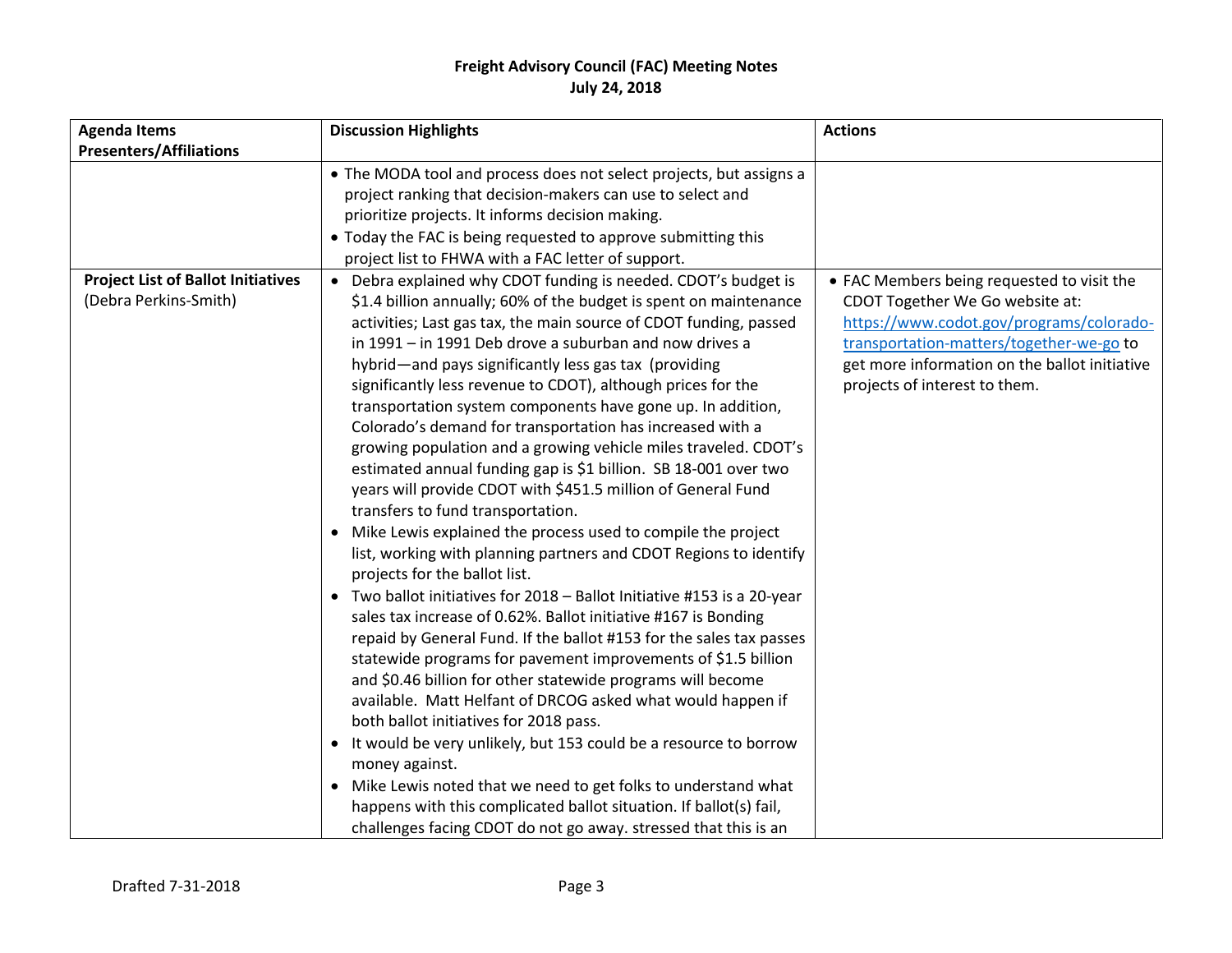| <b>Agenda Items</b>                                                                                                                                                                                          | <b>Discussion Highlights</b>                                                                                                                                                                                                                                                                                                                                                                                                                                                                                                                                                                                                                                                                                                                                                                                                                                                                                                                                                                                                                                                                                                                                                                                                                                                                                                                                                                                              | <b>Actions</b>                                                        |
|--------------------------------------------------------------------------------------------------------------------------------------------------------------------------------------------------------------|---------------------------------------------------------------------------------------------------------------------------------------------------------------------------------------------------------------------------------------------------------------------------------------------------------------------------------------------------------------------------------------------------------------------------------------------------------------------------------------------------------------------------------------------------------------------------------------------------------------------------------------------------------------------------------------------------------------------------------------------------------------------------------------------------------------------------------------------------------------------------------------------------------------------------------------------------------------------------------------------------------------------------------------------------------------------------------------------------------------------------------------------------------------------------------------------------------------------------------------------------------------------------------------------------------------------------------------------------------------------------------------------------------------------------|-----------------------------------------------------------------------|
| <b>Presenters/Affiliations</b>                                                                                                                                                                               |                                                                                                                                                                                                                                                                                                                                                                                                                                                                                                                                                                                                                                                                                                                                                                                                                                                                                                                                                                                                                                                                                                                                                                                                                                                                                                                                                                                                                           |                                                                       |
|                                                                                                                                                                                                              | opportunity for all modes of transportation and all jurisdictions<br>across the state for the next 20 years. This is a huge task to<br>message. Ninety percent of the projects on the list are identified<br>freight corridors. Ballots provide enormous flexibility to CDOT in<br>terms of addressing issues.<br>• Debra provided a demonstration of information available on<br>projects, CDOT Challenges, video and areas of focus on CDOT's<br>website under Together We Go. Each project will have a map and<br>fact sheet describing its scope and benefits. All is coming soon.                                                                                                                                                                                                                                                                                                                                                                                                                                                                                                                                                                                                                                                                                                                                                                                                                                    |                                                                       |
| <b>Miscellaneous Updates</b><br>• Colorado Mobility Project<br>Update (Jason Wallis)<br>• State Freight Passenger Rail<br>Plan (Sharon Terranova)<br>• Rail Committee (Sharon<br>Terranova and Jason Wallis) | • In August the FAC Steering Committee will review a Fact Sheet<br>on Phase 1 of the Colorado Mobility Study - a study that CDOT<br>and Texas Transportation Institute are doing in partnership to<br>identify Colorado's congested corridors and the associated cost<br>of delay related to levels of congestion. This phase is anticipated<br>to finish in August 2018. The study will cover both private<br>passenger and commercial vehicles. Phase 2 of this study will<br>analyze freight fluidity on the network and will begin in<br>September 2018.<br>• Jason thanked Greg Fulton and Tracy Sakaguchi of Colorado<br>Motor Carriers Association (CMCA) for their work on<br>coordinating the Engineers Behind the Wheel Program - that<br>gives CDOT roadway design engineers an opportunity to<br>experience what it is like to be behind the wheel of a semi-truck<br>negotiating Colorado state highways. This event is happening<br>tomorrow, and a discussion will occur between CDOT and CMCA<br>after the drive.<br>• Sharon provided an update on the status of the Colorado State<br>Freight and Passenger Rail Plan (SFPRP). Plan needs the<br>Transportation Commission to adopt the plan before it is<br>submitted to the Federal Railroad Administration for final<br>approval. The Transportation Commission is scheduled to<br>approve the SFPRP in August. CDOT is in the process of setting up | • CDOT to invite FAC members to serve on the<br><b>Rail Committee</b> |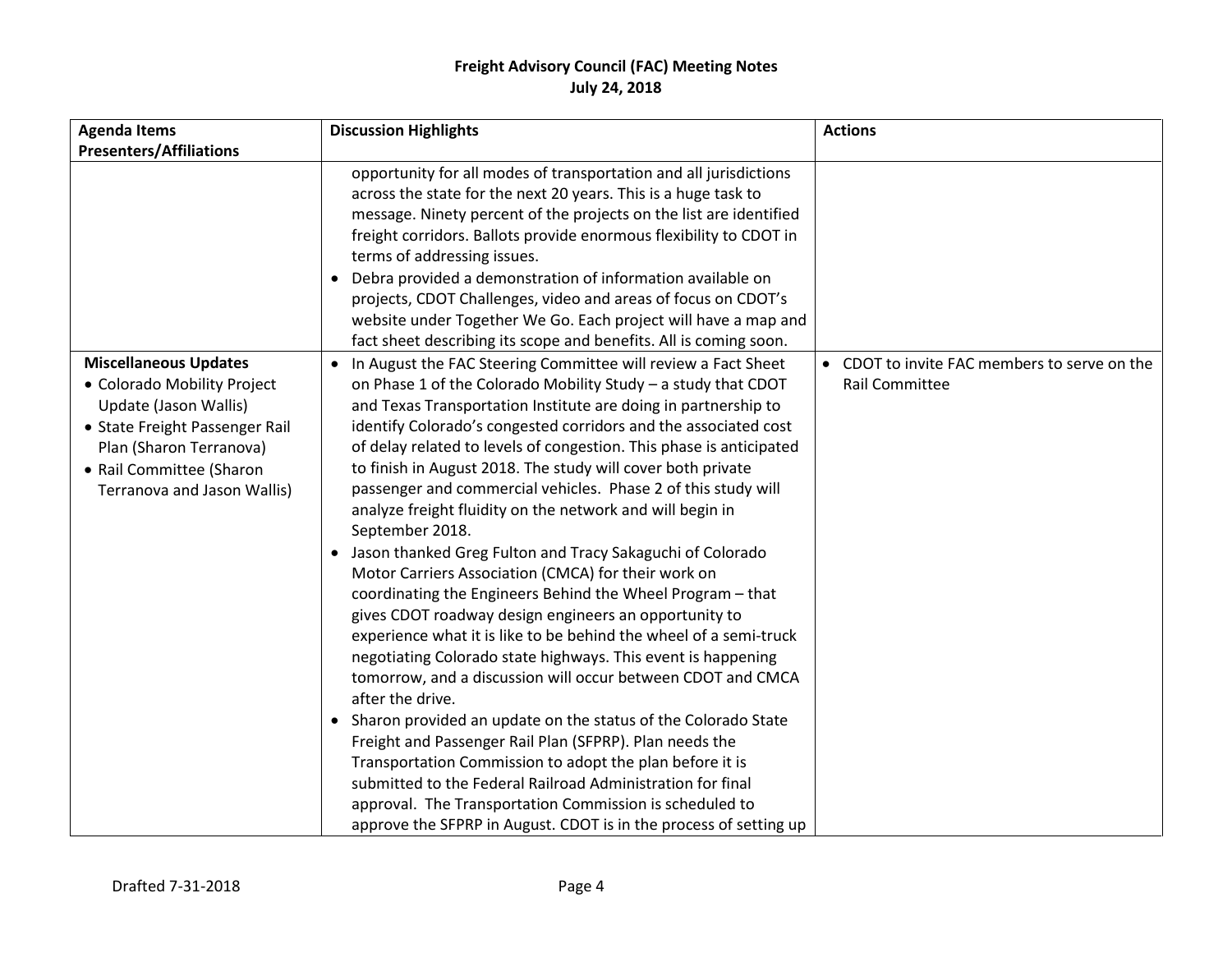| <b>Agenda Items</b>                   | <b>Discussion Highlights</b>                                                                                                                                                                                                                                                                                                                                                                   | <b>Actions</b>                        |
|---------------------------------------|------------------------------------------------------------------------------------------------------------------------------------------------------------------------------------------------------------------------------------------------------------------------------------------------------------------------------------------------------------------------------------------------|---------------------------------------|
| <b>Presenters/Affiliations</b>        |                                                                                                                                                                                                                                                                                                                                                                                                |                                       |
|                                       | contracting for the implementation of the SFPRP. The SFPRP will<br>have a brochure similar of the CFP.<br>• A subcommittee of the FAC will form the Rail Committee $-a$<br>committee to provide guidance on the implementation of the<br>SFPRP. The Rail Committee will meet in the morning's the same<br>day the full FAC meets.                                                              |                                       |
| <b>Truck Parking Assessment (Lyle</b> | • An overview of the CDOT Truck Parking Assessment was                                                                                                                                                                                                                                                                                                                                         | • See Truck Parking Discussion below. |
| Dvries, FHU)                          | presented.<br>• Project schedule – initiated in October 2017 and due to wrap up<br>in August 2018.                                                                                                                                                                                                                                                                                             |                                       |
|                                       | • A select number of corridors and segments of corridor are<br>included in this assessment - I-25, I-70, I-76, US 40, US 50, US<br>160, US 287, and SH 71.                                                                                                                                                                                                                                     |                                       |
|                                       | • Project includes 9 tasks $- (1)$ stakeholder involvement, (2)<br>corridor truck parking inventory, (3) corridor truck parking<br>demand, (4) corridor closure truck parking demand, (5) detention<br>and staging parking, (6) truck parking solutions, (7) policy<br>framework and implementation plan, (8) data management and<br>dissemination, and (9) truck parking assessment document. |                                       |
|                                       | • Stakeholder engagement - Included a truck parking survey. 80%<br>of survey results indicated that it is not easy to find truck parking<br>in Colorado compared to other surrounding states. Often takes<br>at least 30 minutes to find truck parking. I-70 ranked the most<br>difficult corridor to find parking. City parking is also difficult.                                            |                                       |
|                                       | • Corridor truck parking inventory - Pulled information from<br>other ongoing studies and existing materials, conducted spot<br>checks of parking areas for space count accuracy, (emergency<br>parking areas not included in official count of supply), categories<br>for inventory included – just parking, parking plus restrooms, and<br>parking plus other amenities.                     |                                       |
|                                       | • Corridor truck parking demand - Used GPS data to extract truck<br>dwell times and quantities, gathered information from multiple                                                                                                                                                                                                                                                             |                                       |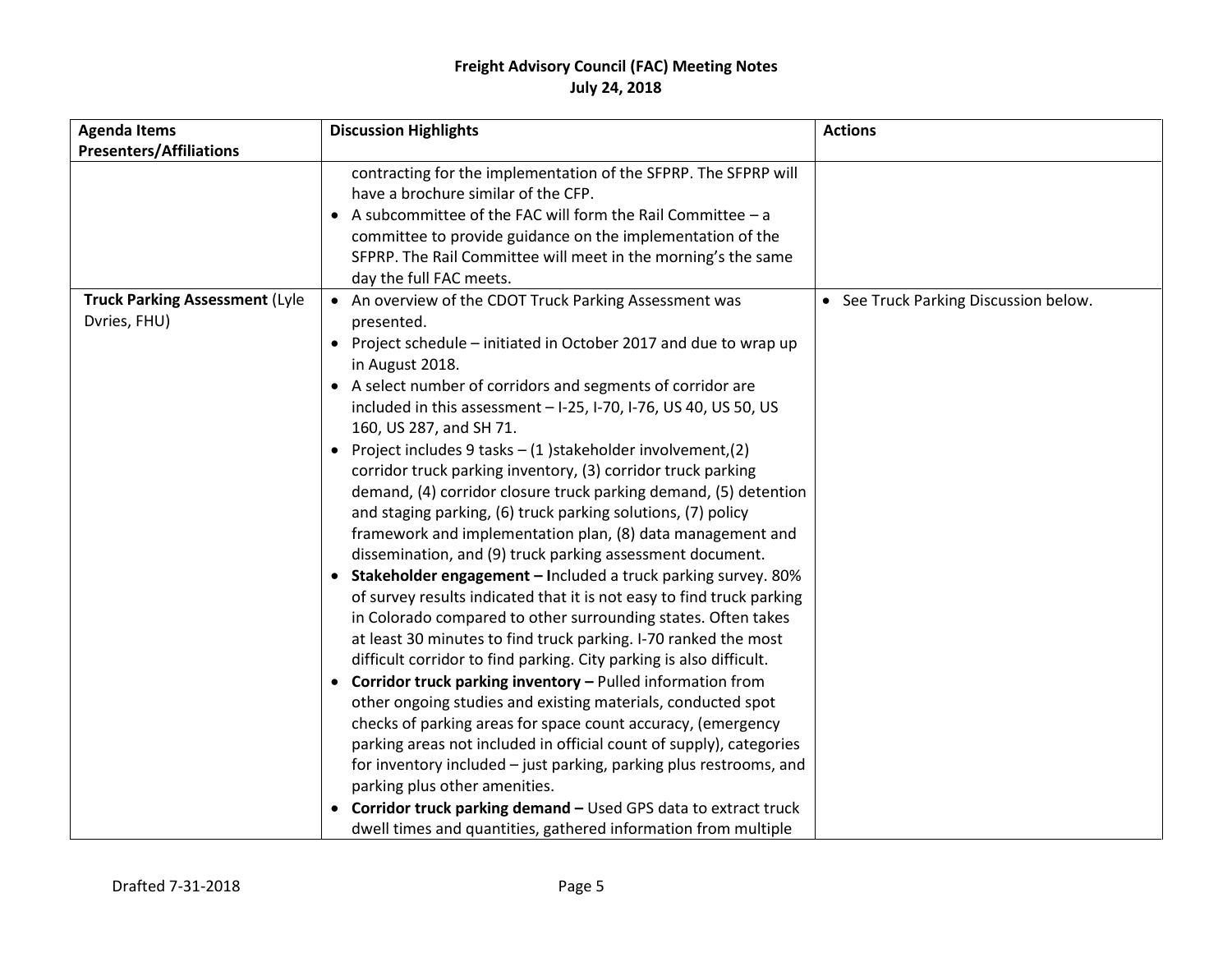| <b>Agenda Items</b>                    | <b>Discussion Highlights</b>                                                                                                                                                                                                                                                                                                                                                                                                                                                                                                                                                                                                                                                                                                                                                                                                                                                                                                                                                                                                                                                                                                                                                                                                                                                                                                                                                                                                                                                                           | <b>Actions</b>                              |  |
|----------------------------------------|--------------------------------------------------------------------------------------------------------------------------------------------------------------------------------------------------------------------------------------------------------------------------------------------------------------------------------------------------------------------------------------------------------------------------------------------------------------------------------------------------------------------------------------------------------------------------------------------------------------------------------------------------------------------------------------------------------------------------------------------------------------------------------------------------------------------------------------------------------------------------------------------------------------------------------------------------------------------------------------------------------------------------------------------------------------------------------------------------------------------------------------------------------------------------------------------------------------------------------------------------------------------------------------------------------------------------------------------------------------------------------------------------------------------------------------------------------------------------------------------------------|---------------------------------------------|--|
| <b>Presenters/Affiliations</b>         |                                                                                                                                                                                                                                                                                                                                                                                                                                                                                                                                                                                                                                                                                                                                                                                                                                                                                                                                                                                                                                                                                                                                                                                                                                                                                                                                                                                                                                                                                                        |                                             |  |
|                                        | time periods, identified locations where needs are not met now<br>and are anticipated to not be met in the future. Considered a<br>stop longer than 30 minutes using GPS data a true stop. Maps of<br>corridor flows for 24, 48, 72 hours and 4, 6 and 7 days were<br>displayed. Truck Trips originating in Colorado and terminating in<br>Colorado were mapped for a July 10-23, 2017 timeframe.<br>• The percentage of truck parking facilities exceeding capacity<br>along interstates are estimated to be: 50% along I-25, 25% along<br>I-70, and 35% along I-76.<br>• Corridor Closure Truck Parking Demand - Closures related to<br>two types of events-s bridge strike and a blizzard were<br>summarized related to the truck parking demand they created.<br>• Detention and Staging Parking - includes summarizing issues<br>and developing potential strategies to address this problem.<br>• Truck Parking Solutions - include considering Jason's Law<br>solutions and other ideas, updating standards and corridor-<br>specific strategies.<br>• Policy Framework and Implementation Plan - identifying next<br>steps to implement plan after is completion - considering policy<br>actions and potential partnerships.<br>Data Management and Dissemination - use Arc GIS Online<br>warehouse of data, Cotrip.org actions and a concise truck<br>parking brochure are a few examples.<br>Truck Parking Assessment Document - all data and analysis and<br>key findings to be documented. |                                             |  |
| <b>Truck Parking Discussion (Jason</b> | • Greg Fulton explained that drivers taking an hour or longer to                                                                                                                                                                                                                                                                                                                                                                                                                                                                                                                                                                                                                                                                                                                                                                                                                                                                                                                                                                                                                                                                                                                                                                                                                                                                                                                                                                                                                                       | Initiate FAC sub-committee on truck parking |  |
| Wallis)                                | find parking is a problem. Trucking agencies or drivers wind up                                                                                                                                                                                                                                                                                                                                                                                                                                                                                                                                                                                                                                                                                                                                                                                                                                                                                                                                                                                                                                                                                                                                                                                                                                                                                                                                                                                                                                        | this fall                                   |  |
|                                        | paying for penalties associated with longer driving times                                                                                                                                                                                                                                                                                                                                                                                                                                                                                                                                                                                                                                                                                                                                                                                                                                                                                                                                                                                                                                                                                                                                                                                                                                                                                                                                                                                                                                              |                                             |  |
|                                        | resulting from lack of parking.                                                                                                                                                                                                                                                                                                                                                                                                                                                                                                                                                                                                                                                                                                                                                                                                                                                                                                                                                                                                                                                                                                                                                                                                                                                                                                                                                                                                                                                                        |                                             |  |
|                                        | • Mike Lewis asked if money was not an issue, what the solution to                                                                                                                                                                                                                                                                                                                                                                                                                                                                                                                                                                                                                                                                                                                                                                                                                                                                                                                                                                                                                                                                                                                                                                                                                                                                                                                                                                                                                                     |                                             |  |
|                                        | this problem would be.                                                                                                                                                                                                                                                                                                                                                                                                                                                                                                                                                                                                                                                                                                                                                                                                                                                                                                                                                                                                                                                                                                                                                                                                                                                                                                                                                                                                                                                                                 |                                             |  |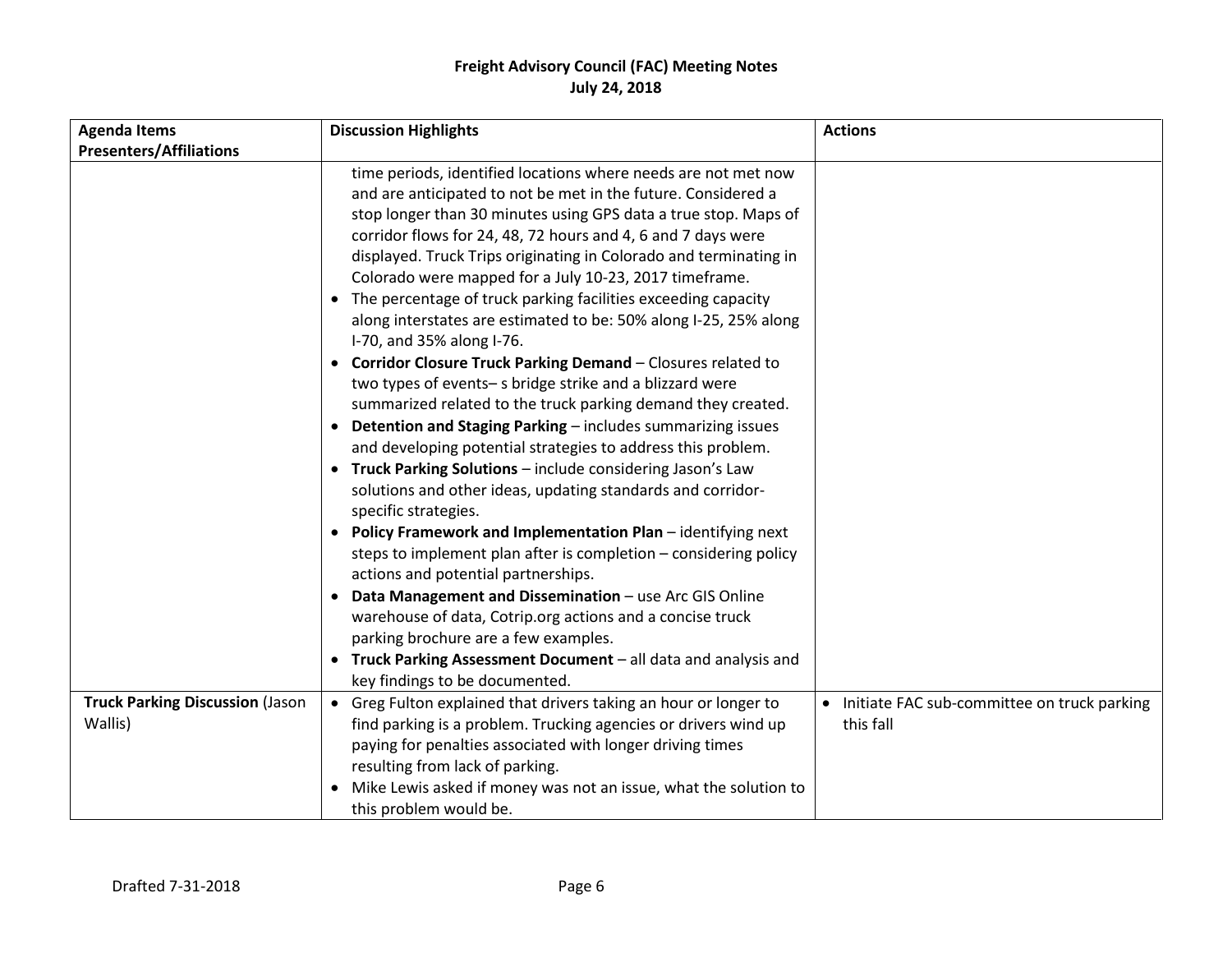| <b>Agenda Items</b>            | <b>Discussion Highlights</b>                                        | <b>Actions</b> |
|--------------------------------|---------------------------------------------------------------------|----------------|
| <b>Presenters/Affiliations</b> |                                                                     |                |
|                                | • Volker responded the answer is to have more rest areas.           |                |
|                                | • The biggest problem is when drivers are returning home to         |                |
|                                | Colorado it is hard to find parking in Colorado.                    |                |
|                                | • A question of whether or not the truck parking assessment is      |                |
|                                | looking at electronic GPS data to determine where trucks are        |                |
|                                | stopping in lieu of finding appropriate parking.                    |                |
|                                | • Right now the study evaluates truck parking by facility and not   |                |
|                                | GPS data.                                                           |                |
|                                | • GPS data is available and a stop over 30 minutes is deemed a      |                |
|                                | stop.                                                               |                |
|                                | • With time restraints on continuous hours of driving, it would be  |                |
|                                | nice to be able to plan to avoid waisting time looking for parking. |                |
|                                | • Greg Fulton suggested using Mile High Stadium as a truck parking  |                |
|                                | facility when it is empty.                                          |                |
|                                | • There are large shippers in the state.                            |                |
|                                | • Jason noted these are good ideas for prompting conversations      |                |
|                                | among shippers and municipalities. We could determine where         |                |
|                                | locals could offer space for truck parking. FAC could partner with  |                |
|                                | these types of entities and CDOT could help coordinate these        |                |
|                                | meetings/conversations.                                             |                |
|                                | • Gary Beedy asked why do shippers block out trucks? Need to        |                |
|                                | address through legislation.                                        |                |
|                                | • Axel Marrocco explained that this issue is a national problem;    |                |
|                                | and suggested an Air B&B approach to identifying where truck        |                |
|                                | parking spaces are available.                                       |                |
|                                | • Volker Schurr noted that liability insurance is needed for truck  |                |
|                                | parking facilities - either for the trucker, or for the facility.   |                |
|                                | • Greg Fulton mentioned the Truck Parking Information               |                |
|                                | Management Systems; Axel Morracco asked about how many              |                |
|                                | organizations are working on this.                                  |                |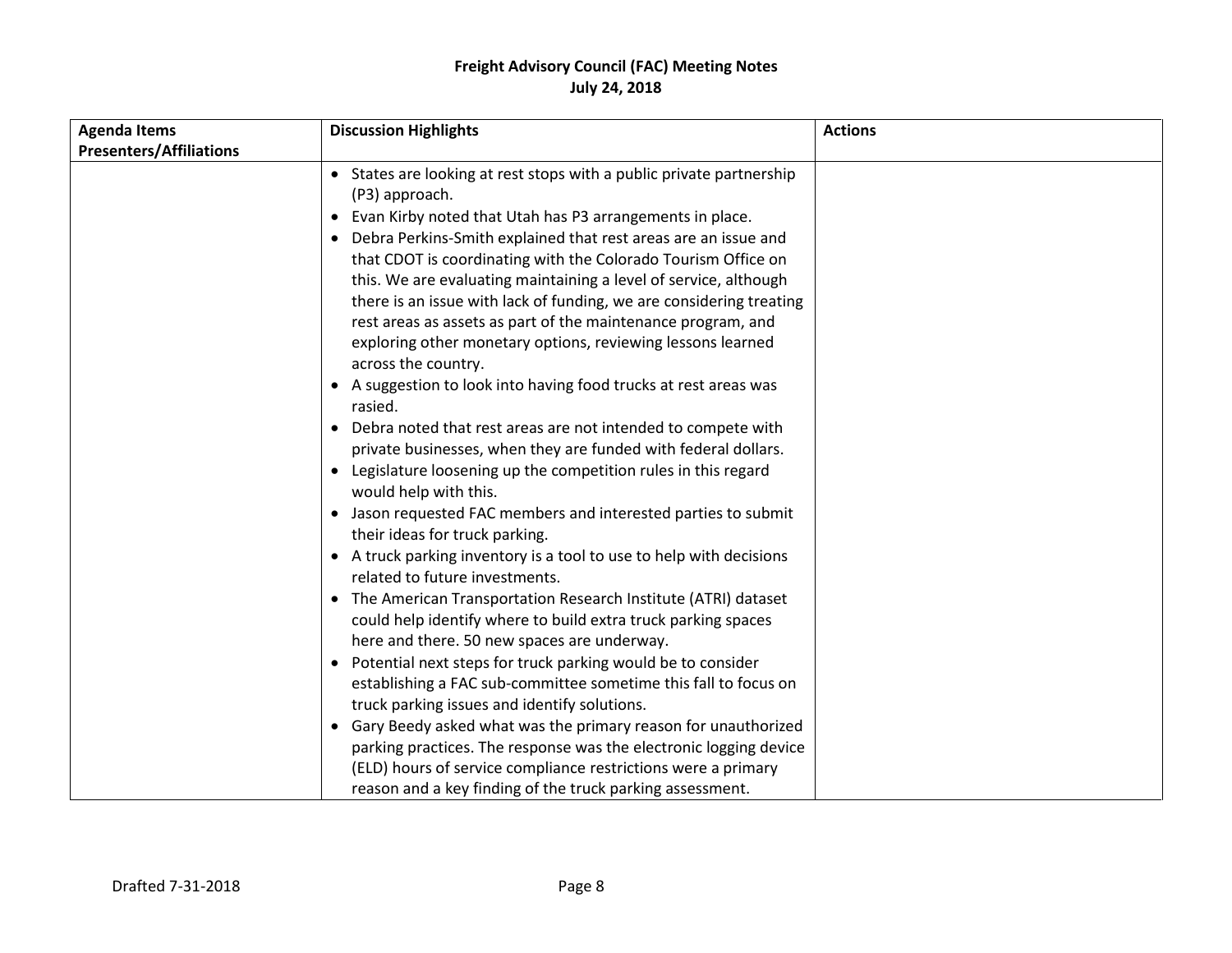| <b>Agenda Items</b>               | <b>Discussion Highlights</b>                                                                                                                       | <b>Actions</b>                                                    |
|-----------------------------------|----------------------------------------------------------------------------------------------------------------------------------------------------|-------------------------------------------------------------------|
| <b>Presenters/Affiliations</b>    |                                                                                                                                                    |                                                                   |
|                                   | Curfews and hazmat trips are other reasons for unauthorized<br>truck parking.                                                                      |                                                                   |
|                                   |                                                                                                                                                    |                                                                   |
| <b>Next Meeting (Mike Ogborn)</b> | Mike Ogborn adjourned the meeting and noted that the next FAC<br>meeting is scheduled for Tuesday, October 23, 2018 at CDOT HQ<br>East Auditorium. | CDOT to send out agenda, materials and<br>invitation to next FAC. |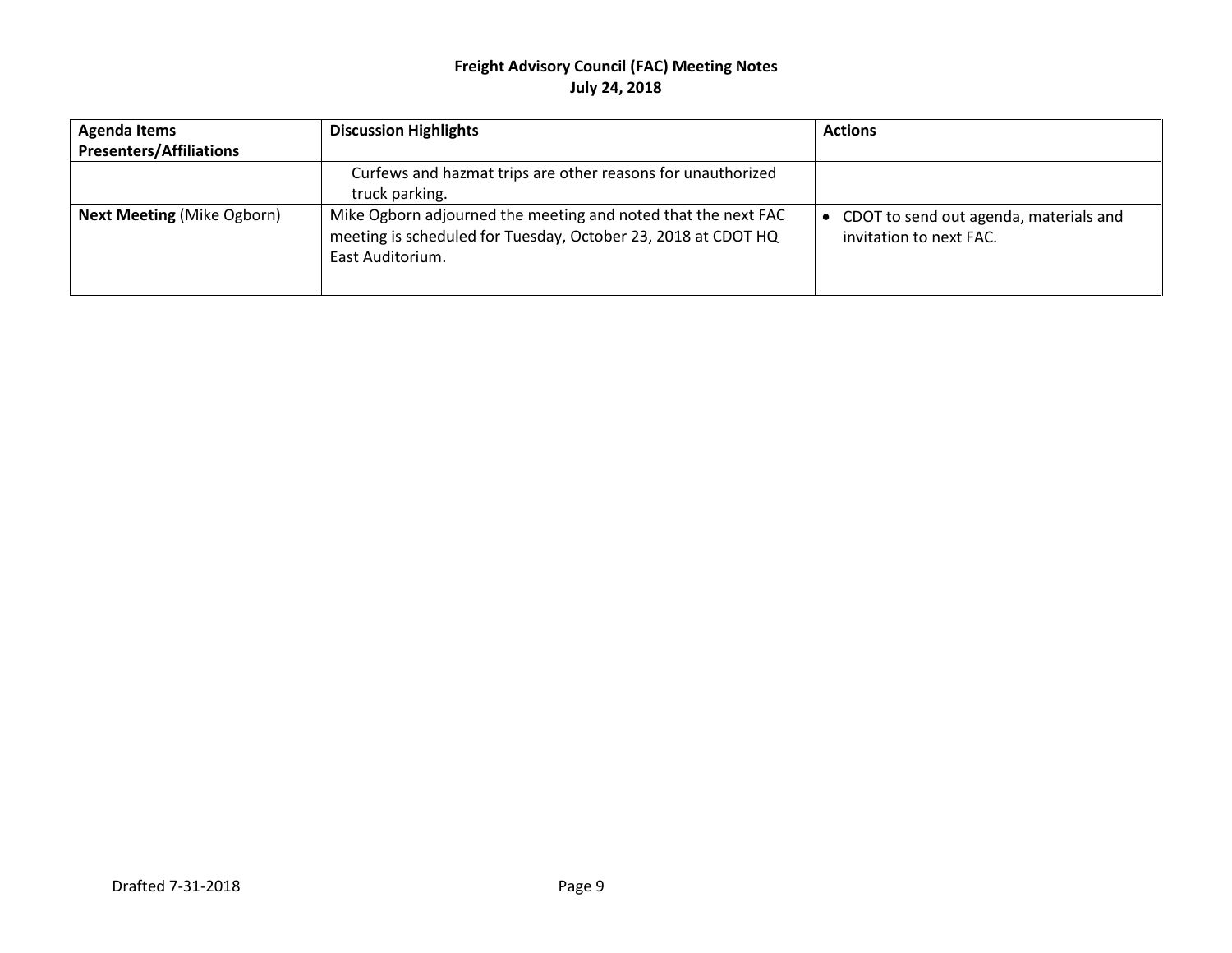|                     | <b>Freight Advisory Council (FAC) Meeting</b> |                                        |                          |
|---------------------|-----------------------------------------------|----------------------------------------|--------------------------|
|                     | <b>Attendance Check List</b>                  |                                        |                          |
|                     | 7-24-2018                                     |                                        |                          |
| Check (if in        |                                               |                                        |                          |
| Attendance)         | <b>Last Name</b>                              | <b>First Name</b>                      |                          |
|                     | <b>Current FAC Members</b>                    |                                        |                          |
| $\chi$              | Beedy                                         | Gary                                   |                          |
| $\mathsf{X}$        | <b>Brittin</b>                                | Doug                                   |                          |
| X                   | Brown                                         | Laurie                                 |                          |
|                     | Dhuru                                         | Sarod                                  |                          |
| $\mathsf{X}$        | Fiser                                         | Kristal                                |                          |
| $\mathsf{X}$        | Fulton                                        | Greg                                   |                          |
|                     | Goetz                                         | Andy                                   |                          |
|                     | Grambusch                                     | Don                                    |                          |
|                     | Houg                                          | Jenyce                                 |                          |
|                     | Kiely                                         | Joe                                    |                          |
| $\mathsf{X}$        | Lewis                                         | Mike                                   |                          |
|                     | Martin                                        | <b>Brian</b>                           |                          |
|                     | Morgan                                        | Jason                                  |                          |
| $\boldsymbol{\chi}$ | Ogborn                                        | Mike                                   |                          |
|                     | Reed                                          | Tom                                    |                          |
|                     | Rich                                          | Tim                                    |                          |
|                     | Rickershauser                                 | Pete                                   |                          |
| $\mathsf{X}$        | Spaulding                                     | Carl                                   |                          |
|                     | Steen                                         | Norm                                   |                          |
|                     | Thompson Cassidy                              | Sara                                   |                          |
|                     | Wagner                                        | Howard                                 |                          |
| X                   | Wallis                                        | Jason                                  |                          |
| $\chi$              | Schurr                                        | Volker                                 |                          |
| $\boldsymbol{\chi}$ | Stevens                                       | Jessica                                |                          |
|                     | Van Schaick                                   | Jeff                                   |                          |
|                     | Killgore                                      | Jake                                   |                          |
|                     | Weart                                         | Wally                                  |                          |
|                     |                                               | Other Attendees 07-24-2018 FAC Meeting |                          |
| Check (if in        |                                               |                                        |                          |
| Attendance)         | Last Name                                     | <b>First Name</b>                      | Organization             |
| $\chi$              | Wallis                                        | Jason                                  | CDOT, FAC Secretary      |
| $\chi$              | Perkins-Smith                                 | Debra                                  | <b>CDOT DTD Director</b> |
| $\chi$              | <b>Bressler</b>                               | Dean                                   | Grand Valley MPO         |
| X                   | Sakaguchi                                     | Tracy                                  | <b>CMCA</b>              |
| $\chi$              | Scheuerman                                    | Michelle                               | <b>CDOT</b>              |
| X                   | Collins                                       | Kathleen                               | <b>CDOT</b>              |
| $\chi$              | Wilson                                        | Bob                                    | <b>CDOT</b>              |
| $\chi$              | Streisfeld                                    | Lisa                                   | <b>CDOT</b>              |
| X                   | Sherman                                       | Steve                                  | <b>CDOT</b>              |
| $\boldsymbol{\chi}$ | Willis                                        | Aaron                                  | <b>CDOT</b>              |